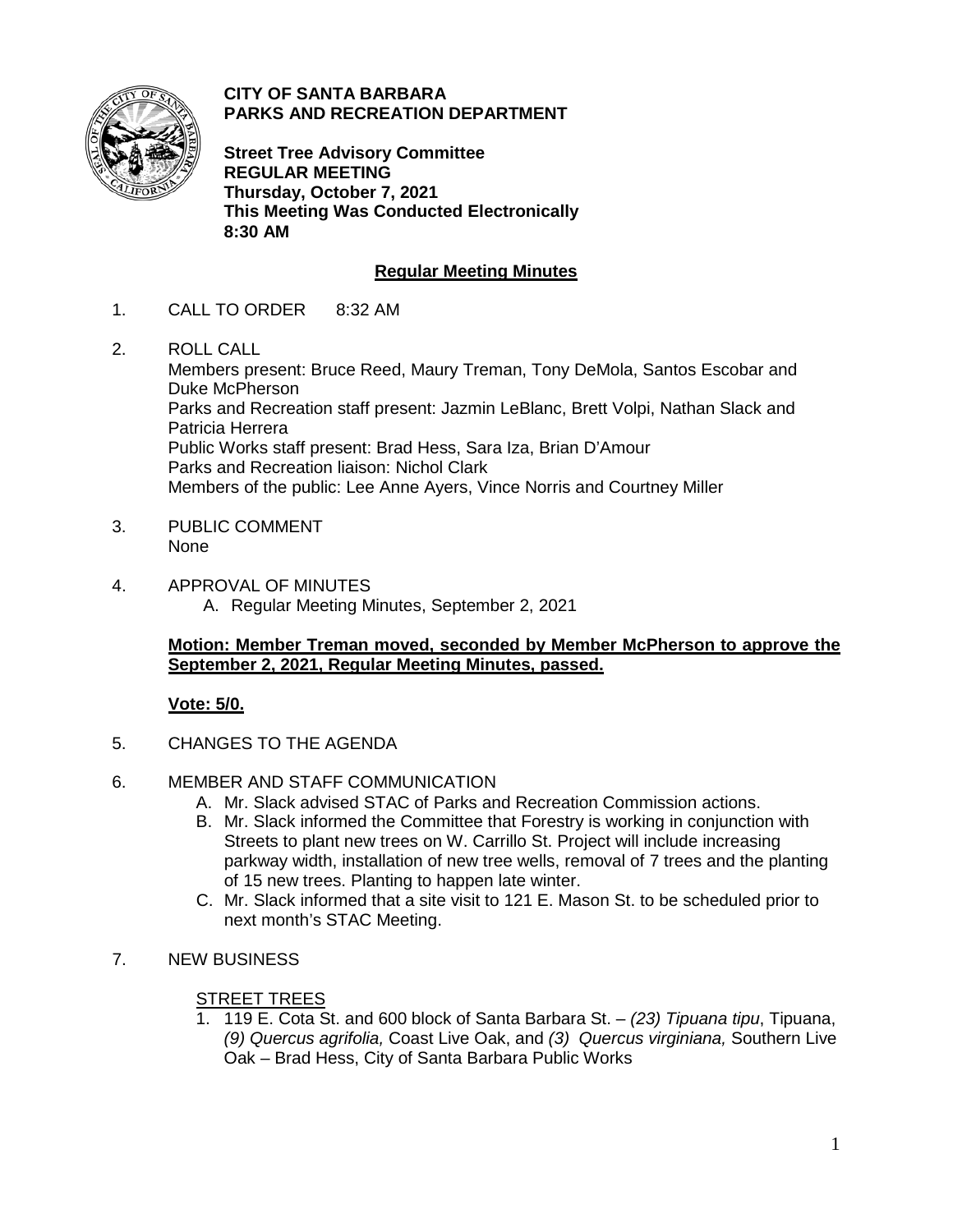The Committee recommends (5/0) that the Commission approve the removals and replacements as proposed by the applicant, with the comment that the project as proposed could benefit from the incorporation of more canopy trees.

#### **Motion: Member Treman moved, seconded by Member McPherson to recommend that the Commission approve the removals and replacements as proposed by the applicant, passed.**

# **Vote: 5/0.**

## SETBACK TREES

1. 2001 Grand Ave. – *Liquidambar styraciflua*, Sweetgum – Vince Norris

The Committee recommends (5/0) that the Commission deny the removal.

## **Motion: Member Treman moved, seconded by Member Reed to recommend that the Commission deny the removal, passed.**

## **Vote: 5/0.**

2. 226 Oliver Rd. – *(2) Pinus pinea,* Canary Island Pine – Ronnie Gosnell, Montecito Tree Care

The Committee recommends (5/0) that the Commission approve the removal of two stone pines on the condition the applicant replace with two trees that can achieve 30 feet in height, with the comment that there were options for street trees in front of the property and these locations could be suitable locations for the replacement trees.

#### **Motion: Member Reed moved, seconded by Member McPherson to recommend that the Commission approve the removal of two stone pines on the condition the applicant replace with two trees that can achieve 30 feet in height, passed.**

#### **Vote: 4/1. Member Treman opposed.**

3. 1027 San Andres St., Apt. 1 – *Pinus canariensis*, Canary Island Pine

The Committee recommends (5/0) that the Commission deny the removal.

## **Motion: Member Reed moved, seconded by Member McPherson to recommend that the Commission deny the removal, passed.**

#### **Vote: 5/0.**

4. 1915 Red Rose Way, #2 – *Corymbia ficifolia*, Red Flowering Gum – Lee Anne Ayers

The Committee recommends (5/0) that the Commission deny the removal.

## **Motion: Member Treman moved, seconded by Member Escobar to recommend that the Commission deny the removal, passed.**

**Vote: 5/0.**